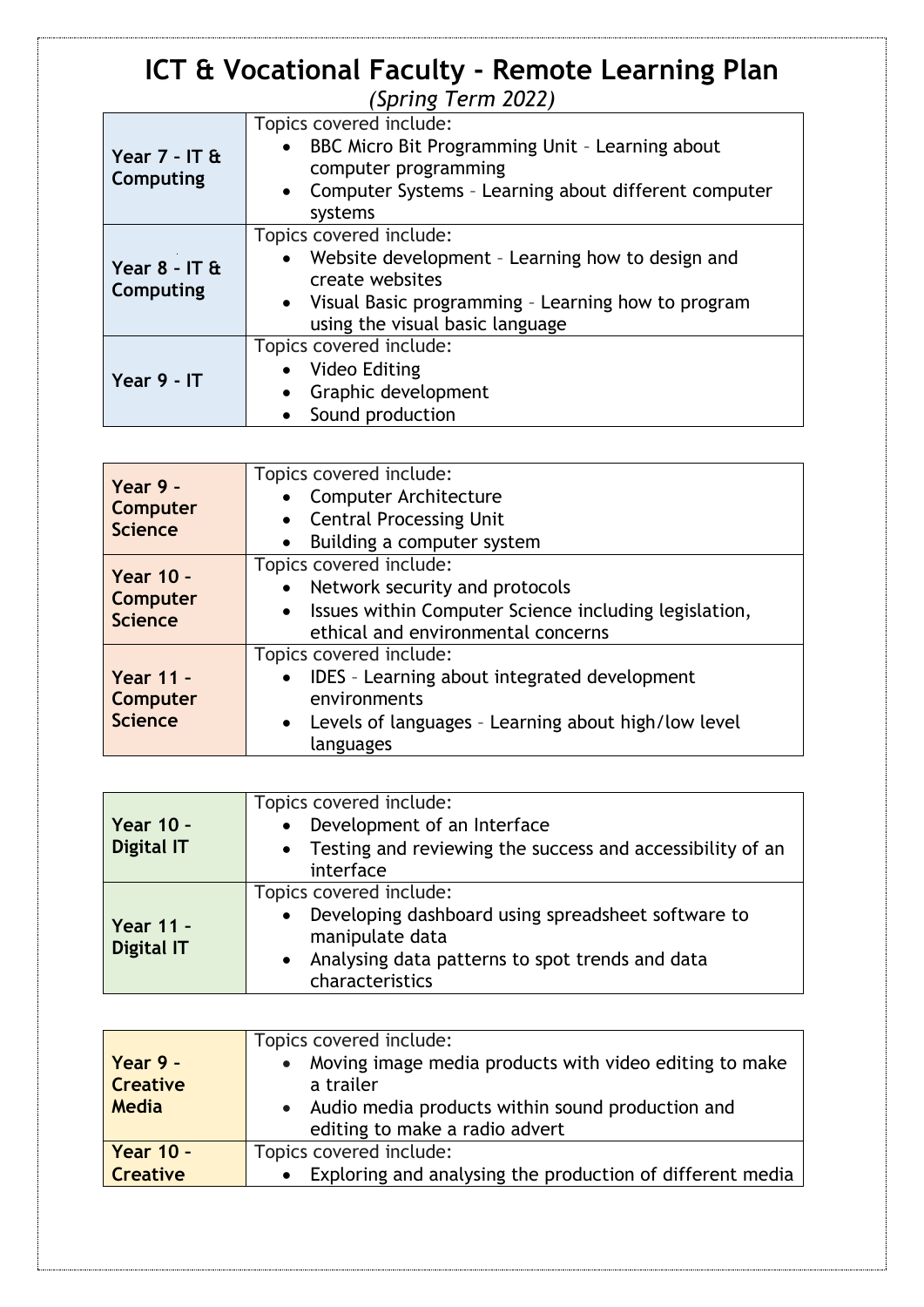## **ICT & Vocational Faculty - Remote Learning Plan** *(Spring Term 2022)*

| <b>Media</b>    | products                                                              |
|-----------------|-----------------------------------------------------------------------|
|                 | Skills development for Web design software packages<br>$\bullet$      |
|                 | Topics covered include:                                               |
| Year $11 -$     | Building a portfolio of evidence within publishing media<br>$\bullet$ |
| <b>Creative</b> | sector                                                                |
| <b>Media</b>    | Reviewing and evaluating media products to highlight<br>$\bullet$     |
|                 | strengths, weaknesses and areas for improvements                      |

|                                                | Year 9 - Retail   Topics covered include:                                                                                 |
|------------------------------------------------|---------------------------------------------------------------------------------------------------------------------------|
| & Fashion                                      | • TICE Project - Learning about retail and fashion trends                                                                 |
| <b>Year 10 -</b><br>Retail &<br><b>Fashion</b> | Topics covered include:<br>• Advertising & Promotion<br>$\bullet$ Brands & Goals<br>• Technology and how retail functions |

| Year 9 -<br><b>Enterprise</b>  | Topics covered include:<br>Investigate the factors that contribute to the success of<br>$\bullet$<br>an enterprise<br>Develop transferable skills, such as research, and data<br>$\bullet$<br>analysis in order to interpret findings |
|--------------------------------|---------------------------------------------------------------------------------------------------------------------------------------------------------------------------------------------------------------------------------------|
| Year 10 -<br><b>Enterprise</b> | Topics covered include:<br>• Use market research methods to identify how a new<br>product or service with reach the market<br>• Create a pitch of the key elements of a micro-enterprise<br>idea for an audience                      |
| Year 11 -<br><b>Enterprise</b> | Topics covered include:<br>Interpret and use promotional and financial information<br>$\bullet$<br>in relation to a given enterprise<br>• Make connections between different factors influencing a<br>given enterprise                |

|                    | Topics covered include:                                 |  |
|--------------------|---------------------------------------------------------|--|
|                    | • Human growth and Development across life stages       |  |
| Year 9 -           | -Factors which affect growth and development across the |  |
| Health &           | life stages                                             |  |
| <b>Social Care</b> | • Human growth and Development across life stages       |  |
|                    | -Compare how two individuals cope and adapt to a major  |  |
|                    | life event                                              |  |
|                    | Topics covered include:                                 |  |
|                    | • Health and Wellbeing                                  |  |
| <b>Year 10 -</b>   | -Interpreting indicators that can be used to measure    |  |
| Health &           | physiological health                                    |  |
| <b>Social Care</b> | -Introduction to health and well-being improvement      |  |
|                    | plans                                                   |  |
|                    | -Barriers to using health and well-being plans          |  |
| Year 11 -          | Topics covered include:                                 |  |